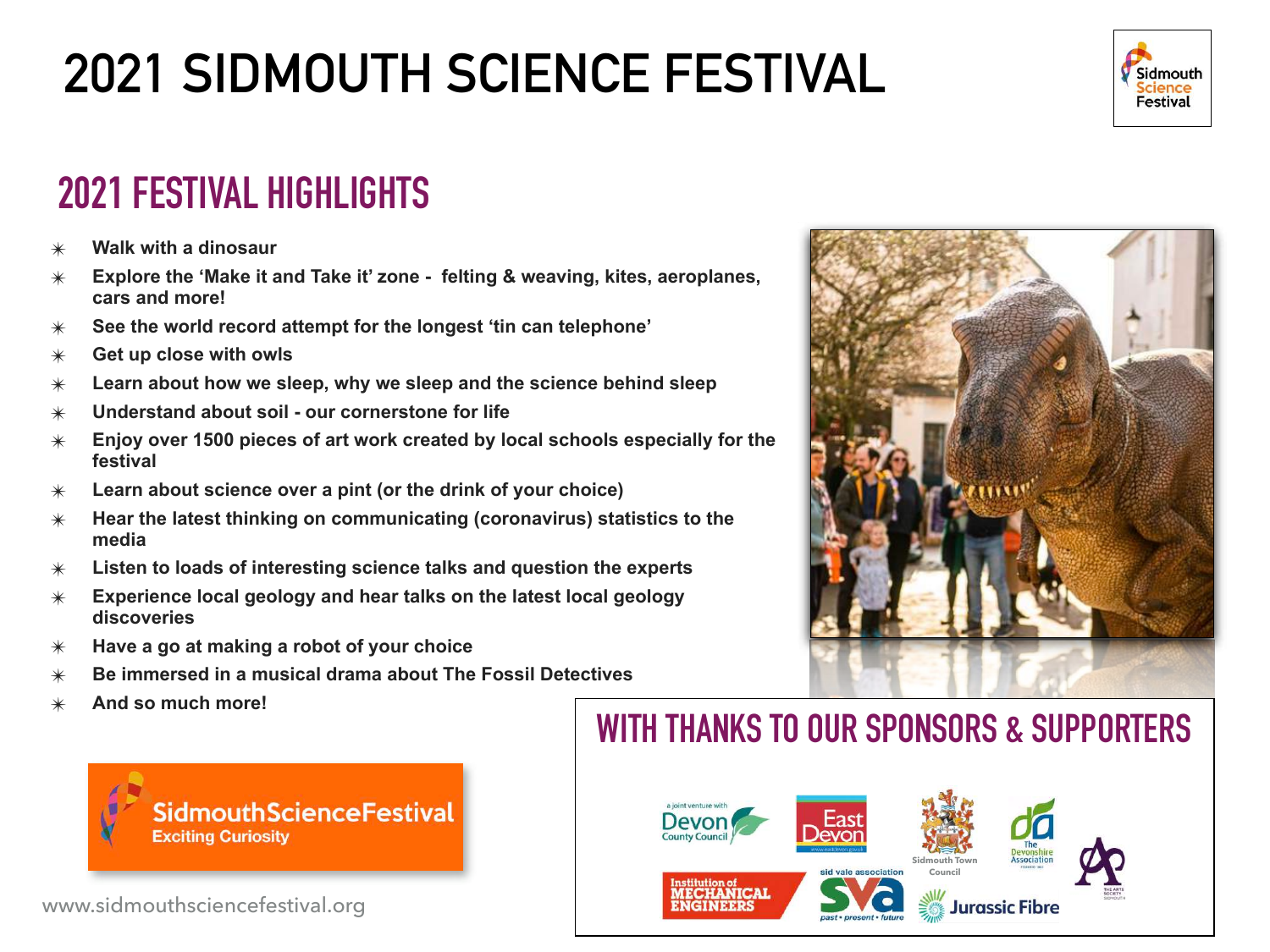

#### **SPANNING 10 DAYS, 63 SCIENCE FESTIVAL ACTIVITIES RECORDED 2730 ATTENDANCES WE ASKED FOR "THREE WORDS" TO DESCRIBE THEIR EXPERIENCE. HERE ARE SOME OF THEM..…**

- **★ fun amazing brilliant**
- **★ brilliant friendly relaxed**
- **★ wonderful fascinating educational**
- **★ information engaging interactive**
- **★ positive fun entertaining**
- **★ engaging informative, fun**
- **★ amazing inclusive fun**
- **★ educational entertaining accessible**
- **★ interesting inspiring fun**
- **★ amazing interesting fantastic**
- **★ informative engaging interactive**
- **★ interesting friendly enjoyable**
- **★ diverse intriguing informative**









*Word Cloud of all the feedback - the larger the word, the more times that it was mentioned*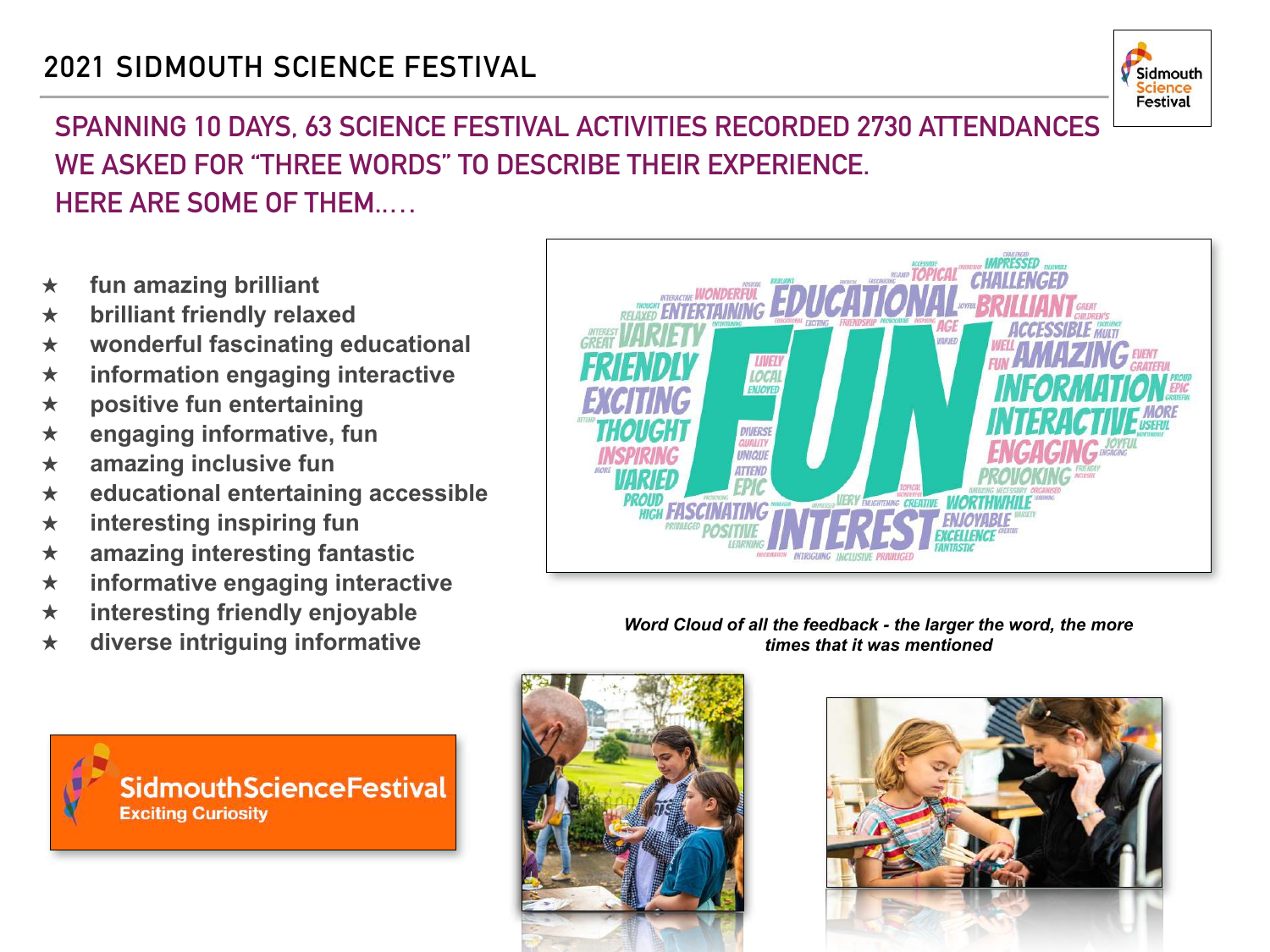

### **CELEBRATING OUR TENTH SUCCESSFUL YEAR!**